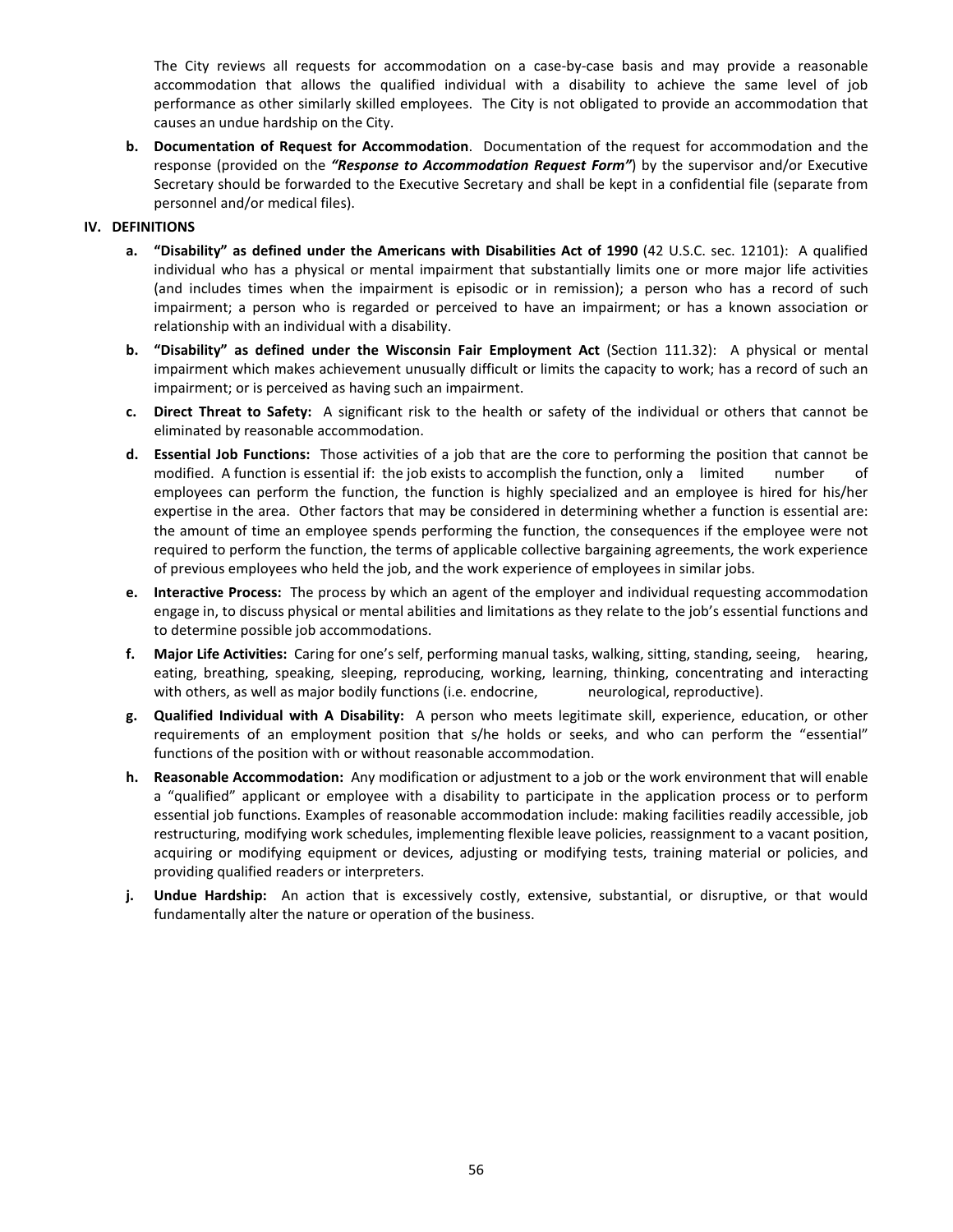# **AMERICANS WITH DISABILITIES ACT (ADA) EMPLOYEE ACCOMMODATION REQUEST**

Protection is afforded under the ADA to a qualified individual with a disability, who can perform the essential functions of the position, *with or without reasonable accommodation*. **"Disability"** is defined as (a) a physical or mental impairment that substantially limits one or more of the major life activities of the individual; (b) the individual has a **record** of such an impairment; (c) the individual is **perceived** as having an impairment.

**Instructions:** Please complete the form and attach supporting documentation from your physician and a return to work authorization (as appropriate). Submit completed form to your direct supervisor.

| Name:                                                                                  |          |        |  |
|----------------------------------------------------------------------------------------|----------|--------|--|
| Address:                                                                               |          |        |  |
| Department:                                                                            | Position |        |  |
| Supervisor:                                                                            |          |        |  |
| Telephone Numbers: Work:                                                               | Home:    | Other: |  |
| I. Accommodation Request: Please list accommodations requested and reason for request: |          |        |  |
|                                                                                        |          |        |  |
|                                                                                        |          |        |  |
|                                                                                        |          |        |  |
|                                                                                        |          |        |  |
|                                                                                        |          |        |  |
|                                                                                        |          |        |  |
|                                                                                        |          |        |  |
|                                                                                        |          |        |  |
|                                                                                        |          |        |  |
|                                                                                        |          |        |  |
|                                                                                        |          |        |  |
|                                                                                        |          |        |  |
|                                                                                        |          |        |  |
|                                                                                        |          |        |  |
|                                                                                        |          |        |  |
|                                                                                        |          |        |  |
|                                                                                        |          |        |  |
|                                                                                        |          |        |  |
| Signature:                                                                             | Date:    |        |  |
|                                                                                        |          |        |  |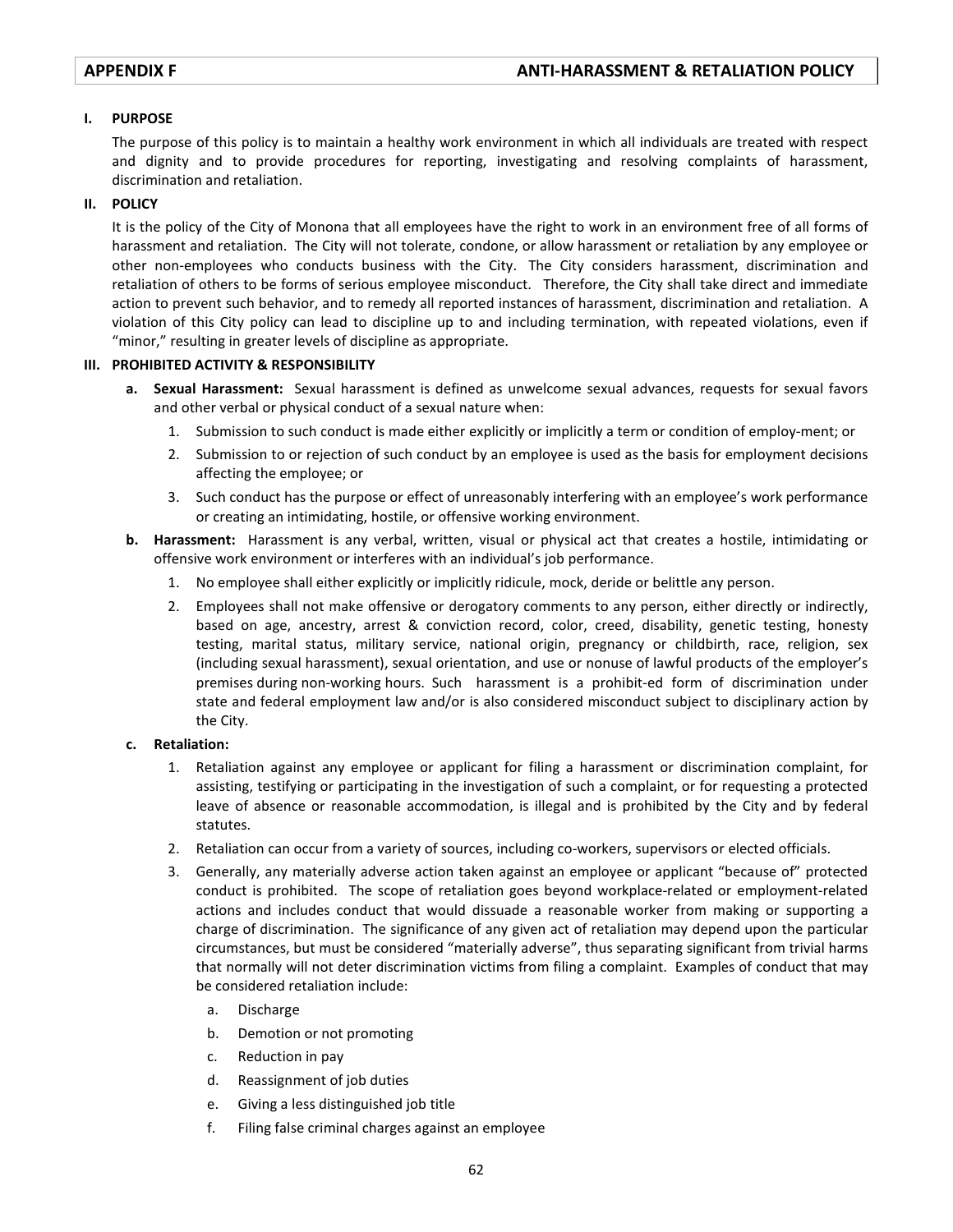- g. Significantly diminishing an employee's responsibilities
- h. Unwarranted negative performance evaluations (impacting promotional opportunities)
- i. Increased scrutiny of employee's work
- j. Refusing to restore lost leave time
- k. Isolation or shunning an employee
- 4. Complaint Procedure: Any employee who believes that he or she is being retaliated against shall report the incident(s) as soon as possible to their supervisor so that steps may be taken to protect the employee. Where doing so is not practical, the employee may instead file a complaint with another supervisor, the City Attorney, City Administrator or Mayor.
- 5. Retaliation is a form of employee misconduct. Any evidence of retaliation shall be considered a separate violation of this policy and is subject to discipline up to an including termination.
- 6. Monitoring to ensure that retaliation does not occur is the responsibility of the chief executive officer, supervisors and the appropriate internal investigative authority.
- **d. Covered Individuals:** Individuals covered under thi**s** policy include employees and applicants for employment**,** volunteers, members of the public, elected officials and appointed boards and commissions.

### **e. Supervisory Responsibilities:**

- 1. Each supervisor shall be responsible for preventing prohibited activities as defined above by:
	- a. Monitoring the work environment on a daily basis for signs that harassment or retaliation may be occurring;
	- b. Training and counseling all employees on what constitutes harassment, sexual harassment and retaliation, on the types of behavior prohibited by the City's policy and procedures for reporting and resolving complaints of harassment or retaliation.
	- c. Stopping any observation that may be considered harassment or retaliation, and taking appropriate steps to intervene, whether or not the involved employees are within his/her line of supervision; and
	- d. Taking immediate action to prevent retaliation towards the complaining party or witnesses and to eliminate the hostile work environment where there has been a complaint of harassment, pending an investigation. If a situation requires separation of the parties, care should be taken to avoid actions that appear to punish the complainant. Transfer or reassignment of any of the parties involved should be voluntary if possible and, if non-voluntary, should be temporary pending the outcome of the investigation.

### **f. Employee Responsibilities:**

- 1. Each employee of this agency is responsible for assisting in the prevention of harassment and retaliation through the following acts:
	- a. Refraining from participation in, or encouragement of actions that could be perceived as harassment or retaliation.
	- b. Reporting acts of harassment or retaliation to a supervisor; and
	- c. Encouraging any employee who confides that he or she is being harassed, discriminated or retaliated against to report these acts to a supervisor.
- 2. Failure of any employee to carry out the above responsibilities will be considered in any performance evaluation or promotional decisions and may be grounds for discipline.

### **g. Complaint Procedures**

- 1. Any employee encountering harassment or retaliation is encouraged but not required to inform the person that his or her actions are unwelcome and offensive. This initial contact can be either verbal or in writing. The employee is to document all incidents of harassment and retaliation in order to provide the fullest basis for investigation.
- 2. Any employee who has unsuccessfully attempted to terminate the harassment or retaliation by means of Section 1 and who believes that he or she is being harassed shall report the incident(s) as soon as possible to their supervisor so that steps may be taken to protect the employee from further harassment or retaliation, and so that appropriate investigative and disciplinary measures may be initiated. Where doing so is not practical, the employee may instead file a complaint with another supervisor, Human Resources, the City Attorney, City Administrator or Mayor.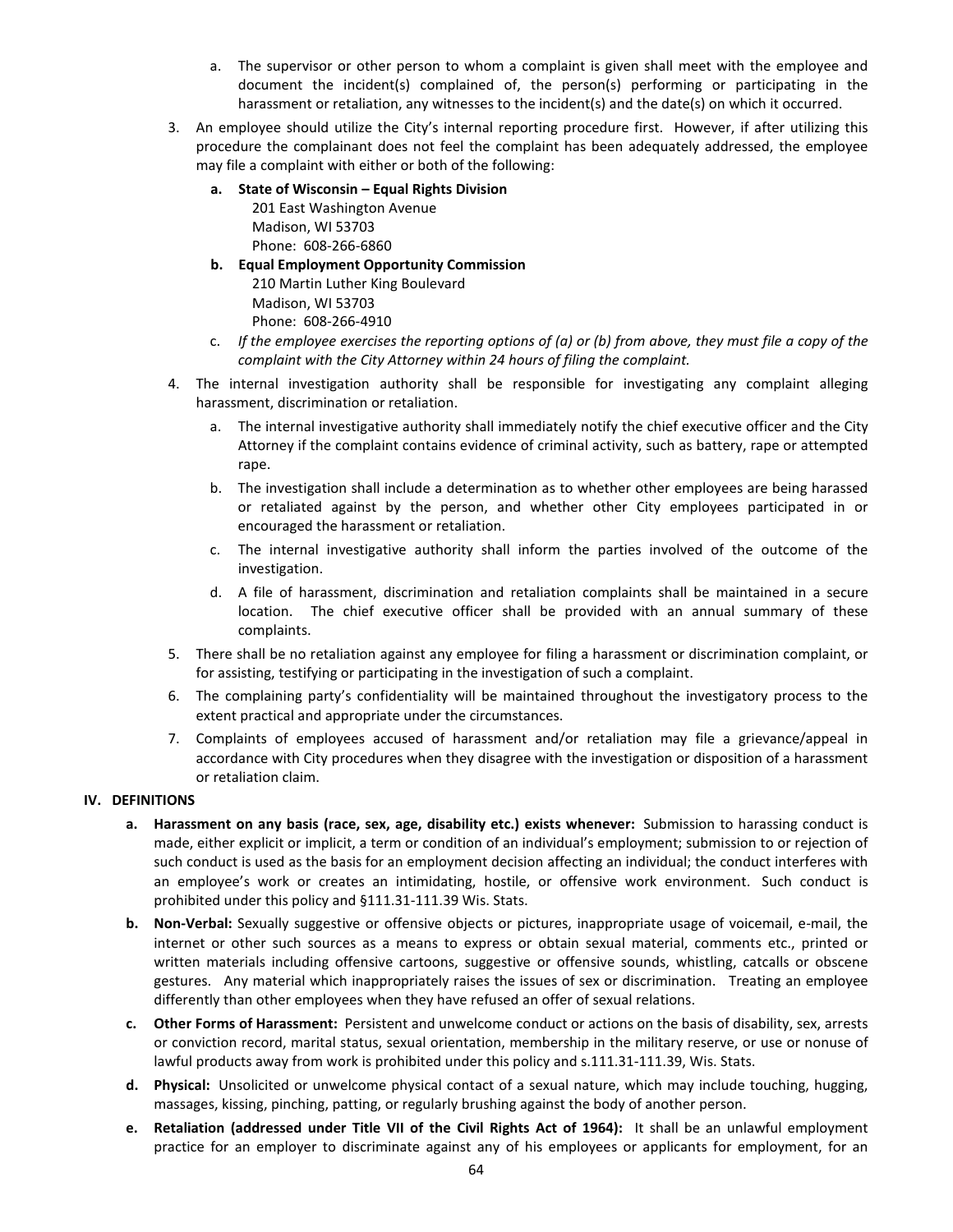employment agency, or joint labor management committee controlling apprenticeship or other training or retraining, including on the job training programs, to discriminate against any individual, or for a labor organization to discriminate against any member thereof or applicant for membership, *because he has opposed any practice made an unlawful employment practice by this subchapter, or because he has made a charge, testified, assisted, or participated in any manner in an investigation, proceeding, or hearing under this subchapter.*

- **f. Unwelcome:** Sexual conduct is unwelcome whenever the person subjected to it considers it unwelcome. The conduct may be unwelcome even though the victim voluntarily engages in it to avoid adverse treatment.
- **g. Verbal Harassment:** Sexual innuendoes, degrading or suggestive comments, repeated pressure for dates, jokes of a sexual nature, unwelcome sexual flirtations, degrading words used to describe an individual, obscene and/or graphic descriptions of an individual's body or threats that job, wages, assignments, promotions or working conditions could be affected if the individual does not agree to a suggested sexual relationship.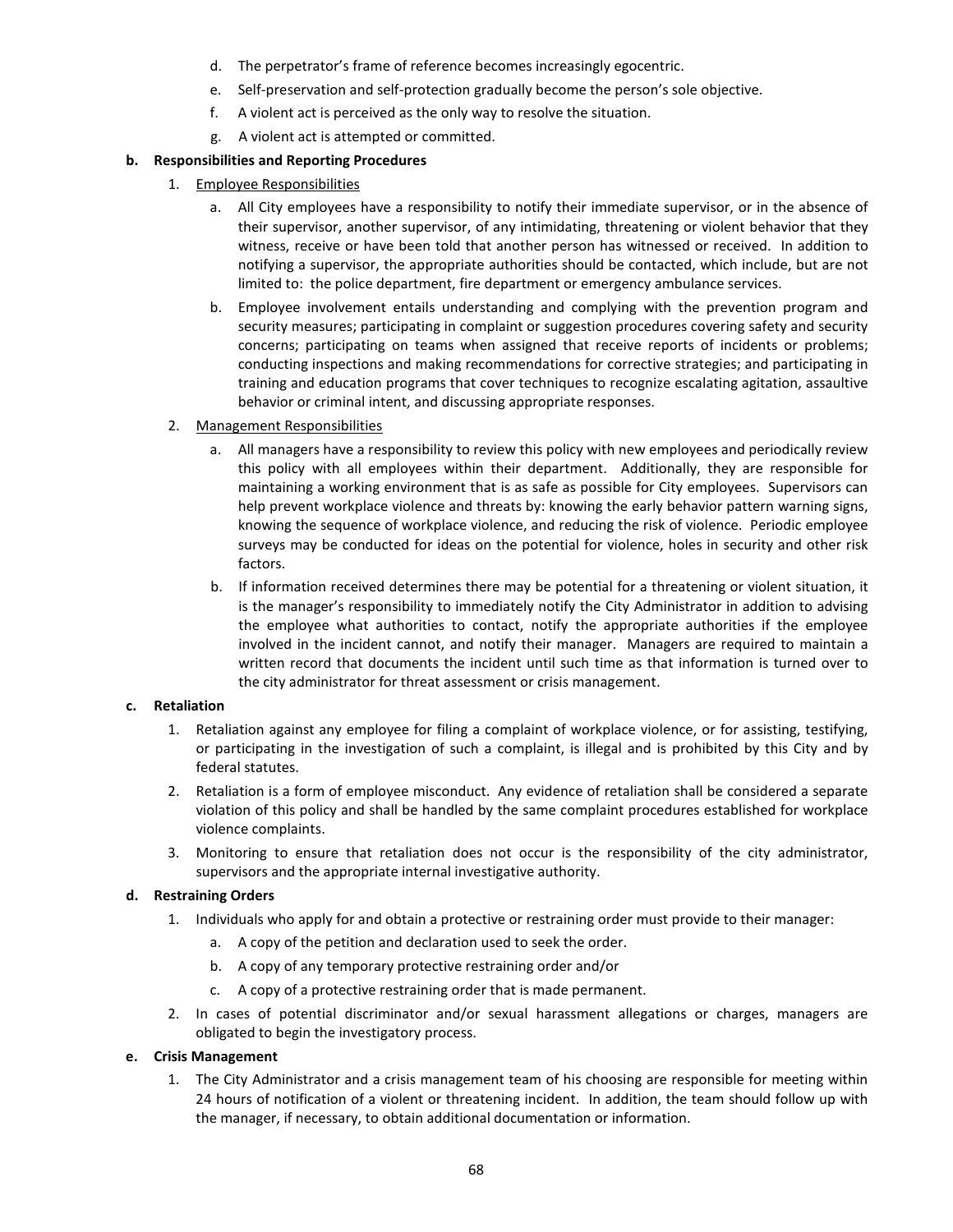- 2. The crisis management team will take the following steps after notification of a threatening or violent situation:
	- a. Meet to discuss the incident and how to proceed.
	- b. Notify the Employee Assistance Program (EAP) representative.
	- c. Assign an Investigator.
	- d. Record the facts related to the incident.
	- e. Produce written findings and recommendations.
	- f. Submit these findings and recommendations to the city administrator for consideration.
- 3. After the recommendations have been considered and action authorized, the crisis management team is responsible for notifying the employee reporting the incident and his/her manager of the outcome of the investigation and actions authorized, within the line of state and federal privacy laws.
- 4. The crisis management team is also responsible for maintaining written documentation and investigator notes for a minimum of five (5) years.
- 5. As necessary, an incident debriefing session involving group or individual discussions will be held to support affected employees within the normal recovery process, usually within 24 to 72 hours following the incident. If an individual discussion is appropriate, the offer of a debriefing will be made and it is the employee's decision to accept or decline that offer.
- 6. The EAP Representative's role also includes the following:
	- a. Providing advice on the development or modification of policy procedures.
	- b. Participation in training, if recommended.
	- c. Critical incident stress management services.
	- d. Involvement in problem solving, information and referrals.
	- e. Support to any City employee, family members or managers that have sought EAP services.

### **f. Hazard Prevention and Control**

- 1. Worksite analysis for existing or potential hazards for violence and appropriate preventive measures.
- 2. Engineering measures for physical changes to facilities to control access, including alarms, panic buttons, cameras, lighting, mirrors, secure areas, etc.
- 3. Administrative control measures and rules to prohibit violence, weapons, harassment, drugs and alcohol, etc.

## **III. DEFINITIONS**

### **a. Intimidation or Threat:**

- 1. Implication or expression of intent to inflict physical or emotional harm and/or actions that a reasonable person would perceive as a threat to personal safety or property.
- 2. Words or actions which cause a person to avoid social contact or to do or refrain from doing an act, including supervisory discipline, by inducing fear.
- 3. Threatening behaviors include, but are not limited to:
	- a. Non-verbal threats (i.e. glaring, staring with the intent to intimidate, or insulting gestures.
	- b. Mail, facsimile, messages, phone calls, e-mail or any correspondence deemed by a reasonable person to be intimidating, threatening or coercing.
	- c. Intimidating, stalking or coercing fellow employees on or off premises at any time, for any purpose, that in the employer's judgment affects the interest of the City.

## **b. Violence:**

- 1. Any direct, conditional or implied threat, intentional act or other conduct which reasonably arouses fear, hostility, intimidation or the apprehension of harm in its target or witnesses, regardless of the location of such acts.
- 2. Workplace violence: Includes vandalism or the destruction of property at the worksite belonging to an employee, citizen, vendor or the City. The City property includes all items owned or leased.
- 3. Weapons: Includes any items which, in the manner it is used or intended to be used is likely to produce death, physical injury or property damage.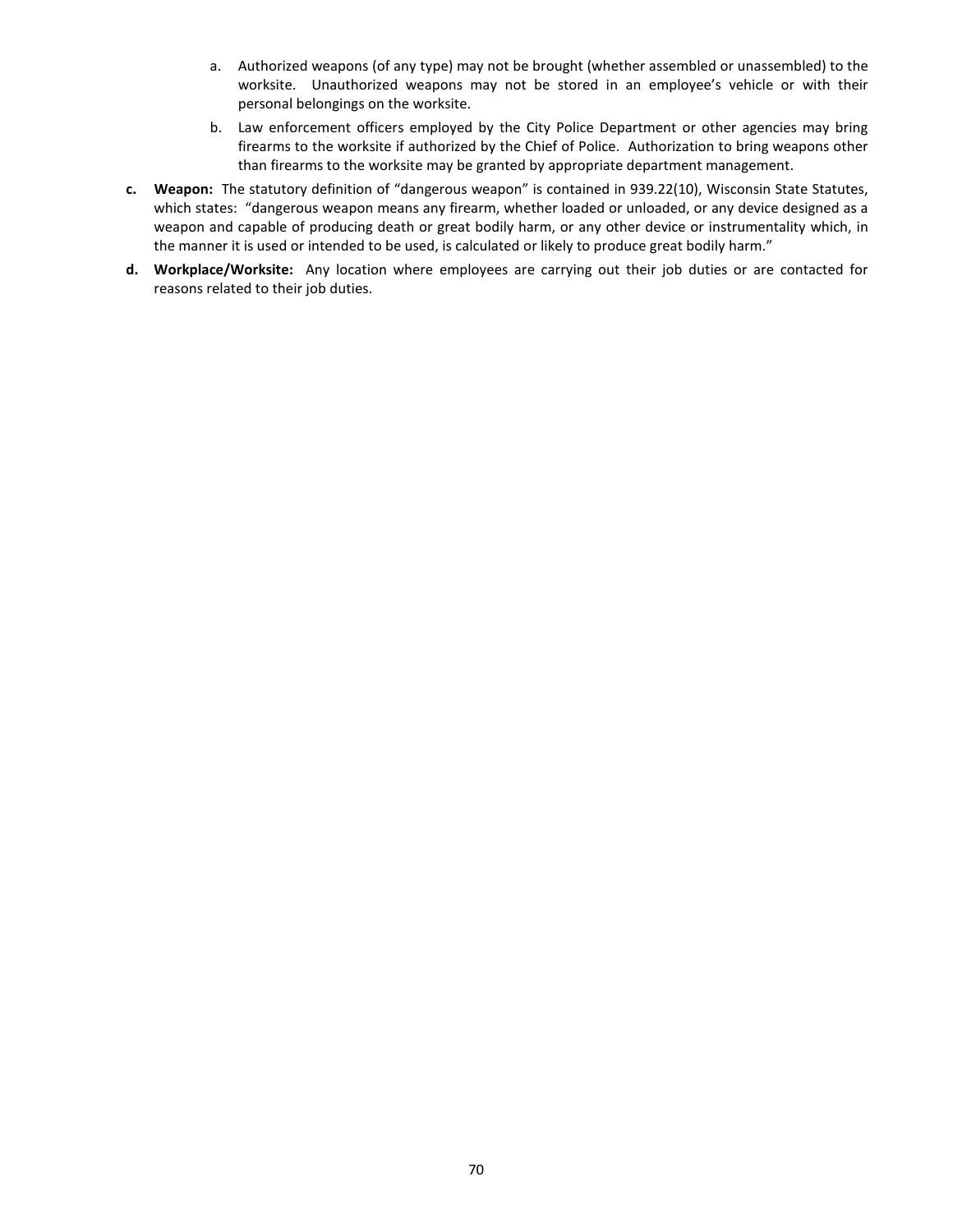

# **CITY OF MONONA ASSAULT/THREAT REPORT**

| <b>EMPLOYEE INFORMATION</b>                                                                           |                                                                                                              |
|-------------------------------------------------------------------------------------------------------|--------------------------------------------------------------------------------------------------------------|
| Name:                                                                                                 | <b>Telephone Numbers:</b>                                                                                    |
|                                                                                                       | Home/Cell:<br>Work:                                                                                          |
| <b>Employee Classification:</b>                                                                       | <b>Supervisor Name:</b>                                                                                      |
| <b>INCIDENT INFORMATION</b>                                                                           |                                                                                                              |
| Name of Assaulter/Threatener:                                                                         | Is he/she a City of Monona employee?                                                                         |
|                                                                                                       | <b>YES</b><br>NO                                                                                             |
| Date of Assault/Threat:                                                                               | Location of Assault/Threat:                                                                                  |
| Assault/Threat was from (circle):<br><b>Personal Confrontation</b><br>Please Explain:                 | Other<br><b>Telephone Conversation</b>                                                                       |
| Determine if witnesses prefer to remain anonymous due to the concern of retaliation by the aggressor. | Were there witnesses? $Y$ N If yes, how many?_______. Provide information below and attach their statements. |
| WITNESSES (If additional witnesses, provide information on attached sheet of paper.)                  |                                                                                                              |
| Witness $1 -$ Name                                                                                    | <b>Telephone Number</b>                                                                                      |
|                                                                                                       | Work:<br>Home:                                                                                               |
| Address (street, city, state, zip)                                                                    | Witness Role (employee, customer)                                                                            |
| Witness 2 - Name                                                                                      | Telephone Number:                                                                                            |
|                                                                                                       | Work:<br>Home:                                                                                               |
| Address (street, city, state, zip)                                                                    | Witness Role (employee, customer)                                                                            |
| IF ASSAULTED, answer the following questions:                                                         |                                                                                                              |
| 1. What started the assault?                                                                          |                                                                                                              |
| 2. What did the person say when you were assaulted?                                                   |                                                                                                              |
| 3. What was used to hit/strike/injure you?                                                            |                                                                                                              |
| 4. What injuries did you sustain? Was medical treatment necessary?                                    |                                                                                                              |
| 5. How did the assault end?                                                                           |                                                                                                              |
| 6. How did you leave the assault site?                                                                |                                                                                                              |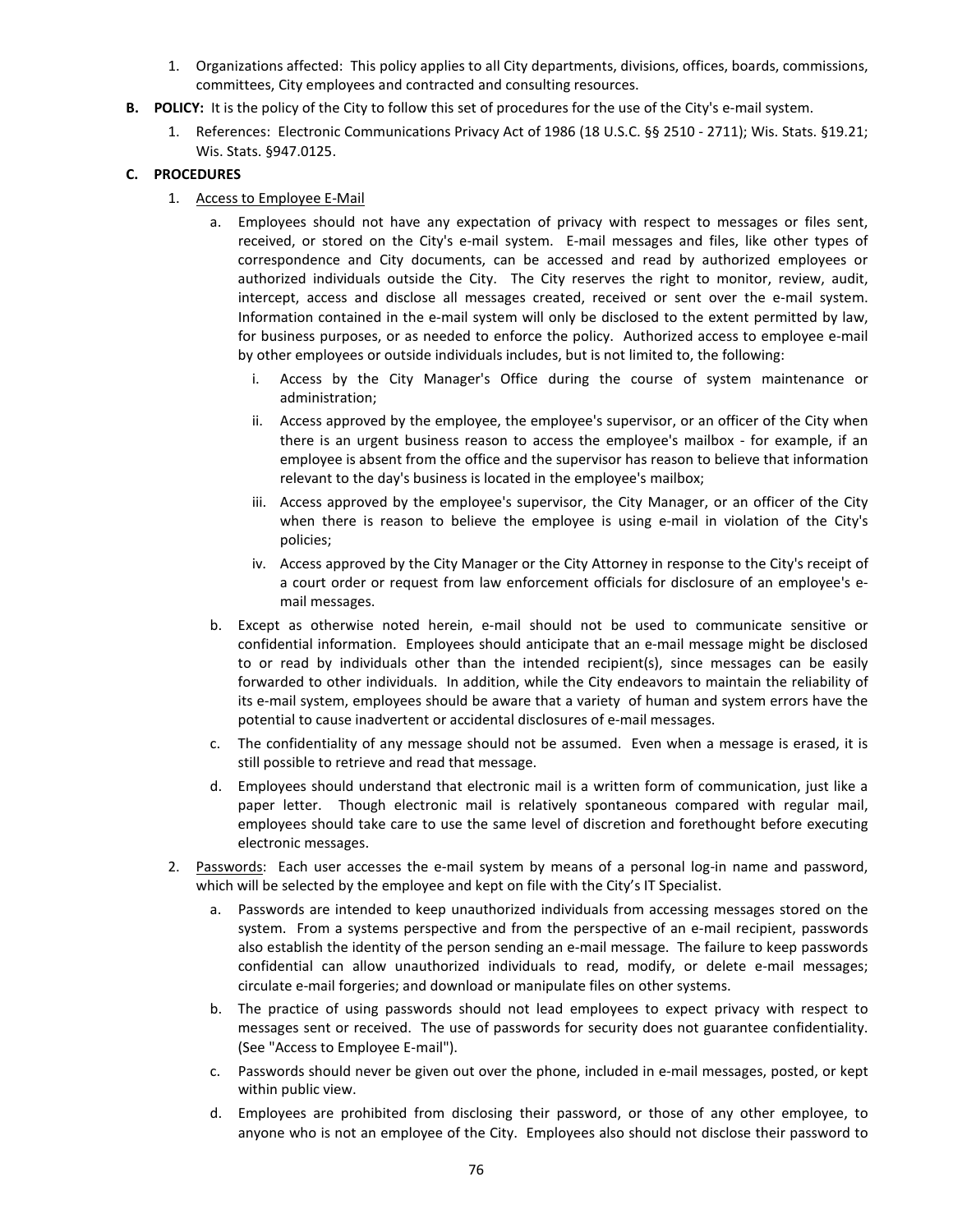other employees, except when required by an urgent business matter (see Section C. 1. a. ii. of this policy).

- 3. Personal Use
	- a. The City allows limited, occasional, or incidental personal use of its e-mail system during lunch, breaks or immediately before or after work, subject to the following conditions and restrictions:
	- b. Personal use must not:
		- i. Involve any prohibited activity (see #4 below);
		- ii. Interfere with the productivity of the employee or his or her co-workers;
		- iii. Consume system resources or storage capacity on an ongoing basis; or
		- iv. Involve large file transfers or otherwise deplete system resources available for business purposes.
	- c. Employees should not have any expectations of privacy with respect to personal e-mail sent or received on the City's e-mail system. Employees should delete personal messages as soon as they are read or replied to. Employees should not store copies of the personal messages they have sent. Because e-mail is not private, employees should avoid sending personal messages that are sensitive or confidential.
- 4. Prohibited Activities
	- a. Employees are strictly prohibited from sending e-mail or otherwise using the e-mail system in connection with any of the following activities:
		- i. Engaging in personal business or entertainment on City time;
		- ii. Engaging in illegal, fraudulent, or malicious activities;
		- iii. Engaging in the unlawful use of the e-mail system as set forth in Section 947.0125 of the Wisconsin Statutes (Unlawful use of computerized communication systems);
		- iv. Sending or storing offensive, disruptive, obscene, or defamatory material. Materials which are considered offensive include, but are not limited to: any materials which contain sexual implications, racial slurs, gender-specific comments, or any other comment that offensively addresses someone's age, race, creed, color, sex, ancestry, religious or political beliefs, marital status, national origin or disability;
		- v. Annoying or harassing other individuals;
		- vi. Using another individual's account or identity without explicit authorization;
		- vii. Attempting to test, circumvent, or defeat security or auditing systems, without prior authorization;
		- viii. Accessing, retrieving or reading any e-mail messages sent to other individuals, without prior authorization from the City Administrator; or
		- ix. Permitting any unauthorized individual to access the City's e-mail system.
- 5. Confidential Information
	- a. All employees are expected and required to protect the City's confidential information. Employees shall not transmit or forward confidential information to outside individuals or companies without the permission of their supervisor and the City's IT Specialist. See #7 Encryption.
	- b. The City also requires its employees to use e-mail in a way that respects the confidential and proprietary information of others. Employees are prohibited from copying or distributing copyrighted material - for example, software, database files, documentation, or articles using the e-mail system.
- 6. Record Retention
	- a. The same rules which apply to record retention for other City documents apply to e-mail. As a general rule, e-mail is a public record whenever a paper message with the same content would be a public record.
	- b. The specific procedures to be followed with respect to the retention of e-mail records is contained in Section 3, E-Mail Record Retention Policy.
- 7. Encryption: Encrypting e-mail messages or attached files sent, stored, or received on the City's e-mail system is prohibited except where explicitly authorized. Employees are prohibited from using or installing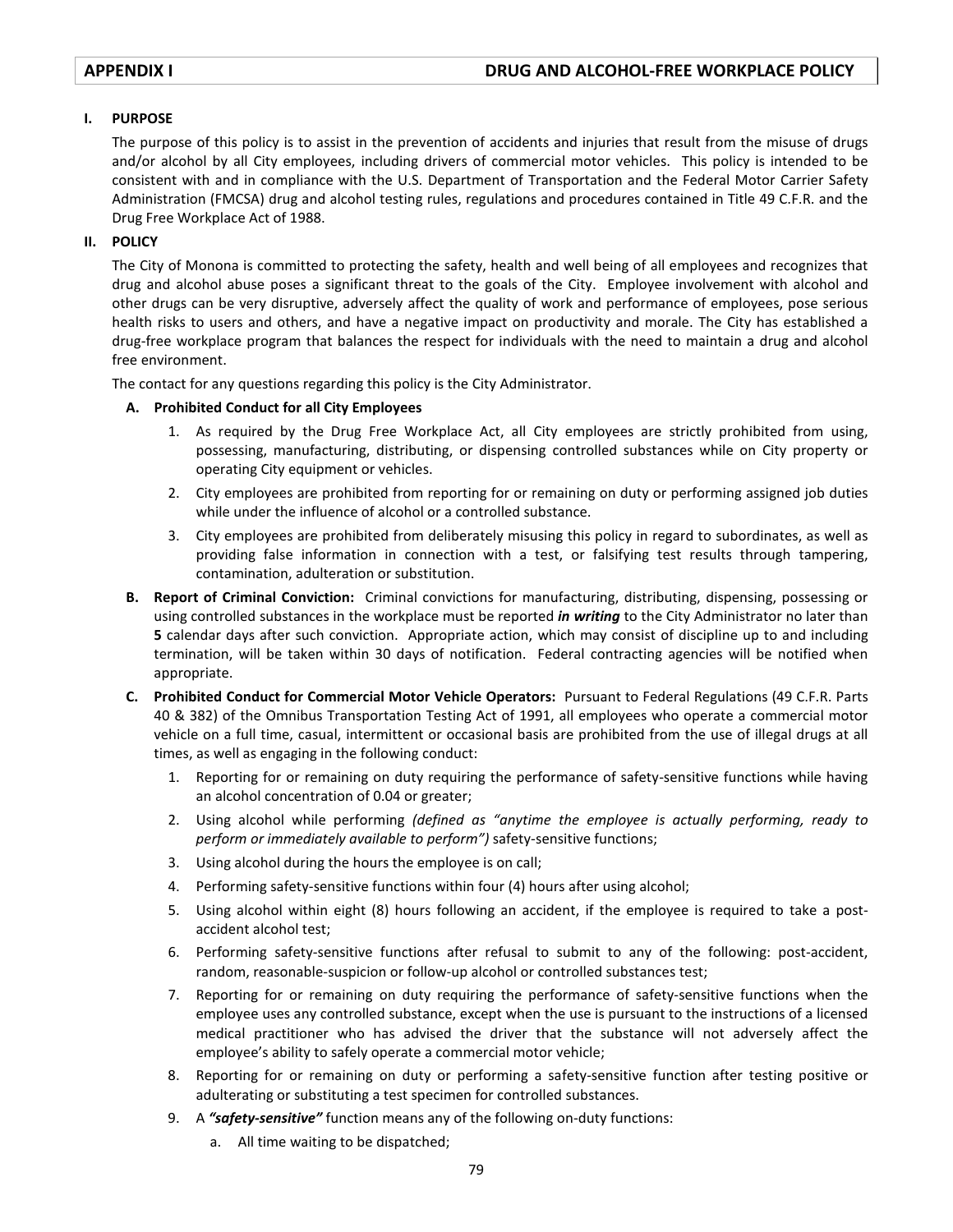- b. All time inspecting, servicing or conditioning any commercial motor vehicle;
- c. All driving time, i.e. all time spent at the driving controls of a commercial motor vehicle in operation;
- d. All time, other than driving time, in or upon any commercial motor vehicle;
- e. All time loading or unloading a vehicle, supervising or assisting in the loading or unloading, attending a vehicle being loaded or unloaded, remaining in readiness to operate the vehicle, or in giving or receiving receipts for shipments loaded or unloaded;
- f. All time repairing, obtaining assistance or remaining in attendance upon a disabled vehicle.
- **D. Prevention and Rehabilitation:** The goals of this policy are prevention and rehabilitation whenever possible, rather than discipline or termination. The City encourages employees who have an alcohol or other drug problem to seek help to deal with their problem. Help is available through the City's EAP program, provided by Heitzinger & Associates (www.eapheitzingerandassoc.com). Employees may call the **24/7 Helpline at 1-800-362-3902, ext. 1310** to speak to a specialist. Employees who admit to alcohol misuse or controlled substances use are not subject to the referral, evaluation and treatment requirements of parts 40 and 382, provided that:
	- 1. The employee does not self-identify in order to avoid drug or alcohol testing;
	- 2. The employee makes the admission of alcohol misuse or controlled substances use prior to performing a safety-sensitive function.
- **E. Drug and Alcohol Testing:** Participation in the City's Drug and Alcohol Testing Program is a requirement of each employee performing safety-sensitive functions, and therefore, is a condition of employment.
	- 1. Testing Records: The City, upon the employee's written consent, will obtain the following information from the DOT-regulated employers during the **two (2)** years prior to the date of application or transfer for all employees seeking to begin performing safety-sensitive functions for the first time: (1) alcohol tests with result of 0.04 or higher alcohol concentration; (2) verified positive drug tests; (3) test refusals *(including verified adulterated or substituted drug test results)*; (4) other violations of DOT agency drug and alcohol testing regulations; (5) documentation of the employee's successful completion of DOT return-to-duty requirements for violation of the drug and alcohol regulations. If this cannot be obtained from a previous employer, the documentation will be requested from the employee. An employee will not be permitted to perform safety-sensitive functions if one of the following occurs:
		- a. The above information from previous employers cannot be obtained after 30 days, unless a goodfaith effort to obtain this information has been made and documented;
		- b. Information is obtained that the employee has violated a drug and alcohol regulation and has not complied with the return-to-duty requirements of the regulations;
		- c. The employee, upon the City's required request, admits to a refusal or positive test on any preemployment drug and alcohol test administered during the past two years for safety-sensitive transportation work that the employee did not obtain (until and unless the employee documents successful completion of the return-to-duty process). The employee will not be allowed to perform safety-sensitive functions until the employee documents successful completion of the return-toduty process.
		- d. Every DOT-regulated employer from which information is requested will receive the employee's written consent to provide the information. A confidential record of the information obtained *(or the City's effort to obtain)* must be maintained for three (3) years from the date of the employee's first safety-sensitive duty performance.
		- e. In situations where the City provides this information confidentially and in writing to another employer, a written record of the released information will be maintained, as well as the date, to whom the information was released, and a summary of the information provided.
	- 2. Testing Conditions
		- a. Reasonable Suspicion:An employee is required to submit to an alcohol or controlled substance test upon a trained *(in accordance with this policy and Section 382.603 requirements)* supervisor's reasonable suspicion to believe that the employee is in violation of this policy. The determination of reasonable suspicion must be based on specific, contemporaneous, articulable observations concerning the appearance, behavior, speech or body odors of the employee. The observations may include indications of the chronic and withdrawal effects of controlled substances. The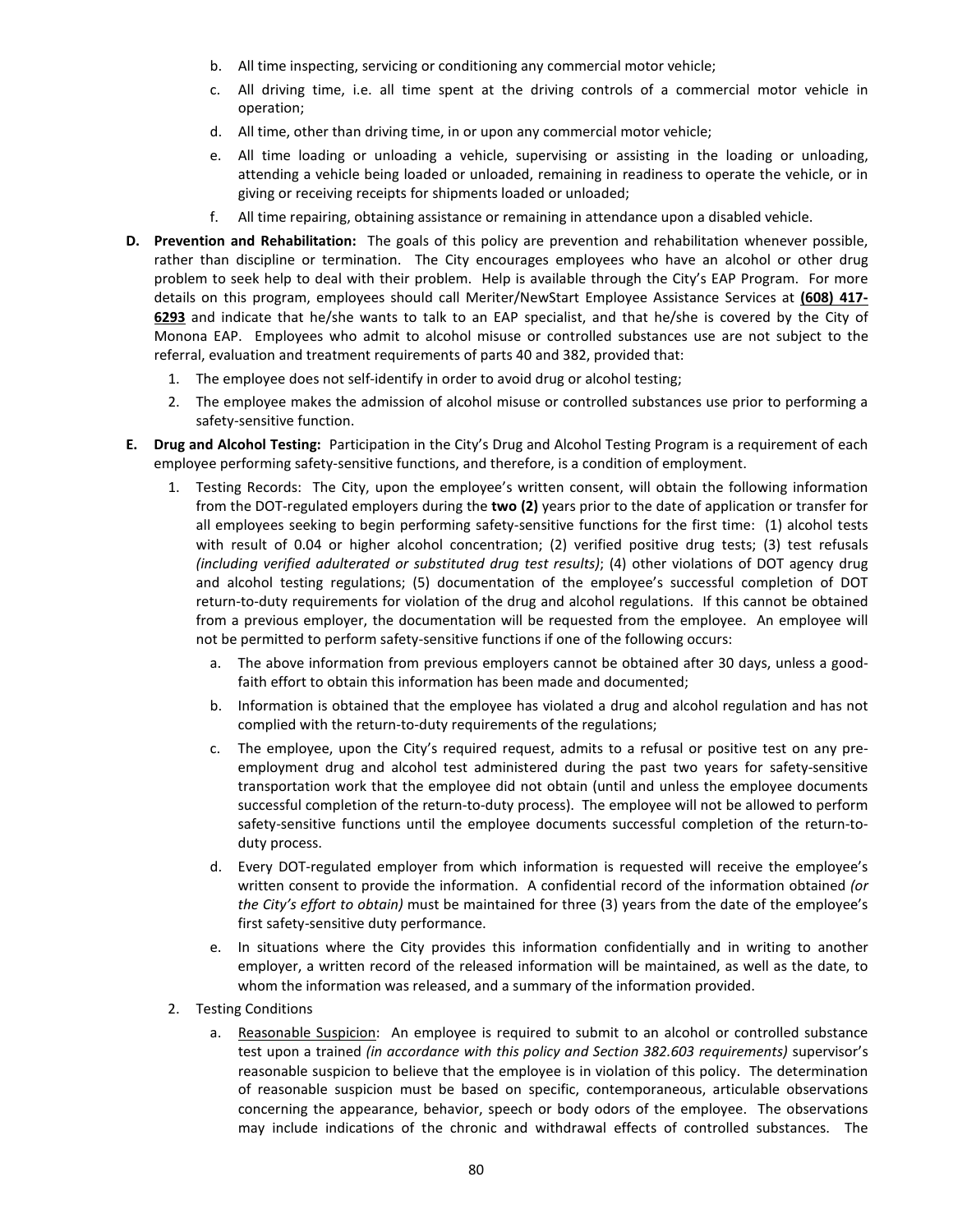supervisor who makes the determination that reasonable suspicion exists to conduct an alcohol test shall not conduct the alcohol test of the employee.

Under DOT regulations, alcohol testing is only authorized if observations are made during, just preceding or just after the period of the work day that the employee is required to be in compliance (during, just before or after the employee has performed safety-sensitive functions). However, City policy requires that reasonable suspicion alcohol testing shall be performed at any time during an employee's work day.

Under DOT regulations, the employee will not be permitted to perform safety-sensitive functions until: (1) an alcohol test is administered and the alcohol concentration measures less than 0.02; or (2) 24 hours have elapsed following the determination that there was reasonable suspicion to test the employee. However, City policy requires that an employee will not be returned to work until confirmed test results are obtained.

If an alcohol test is not administered within two (2) hours following the reasonable suspicion determination, the supervisor must prepare and maintain on file a record stating the reasons the alcohol test was not promptly administered. If an alcohol test is not administered within eight (8) hours following the reasonable suspicion determination, the supervisor must cease attempts to administer an alcohol test and shall state in the record the reasons for not administering the test. In addition, the driver will be out of service for 24 hours.

The supervisor who made the observations shall provide a report that contains the observations leading to an alcohol or controlled substances reasonable suspicion test within 24 hours of the observed behavior or before the results of the alcohol or controlled substances tests are released, whichever is earlier.

- 1.) Upon the employee's removal from the job site, the supervisor should contact the department head. If contact cannot be made at that time, the supervisor should proceed to the next step of this procedure and make contact with the department head as soon thereafter as possible.
- 2.) The supervisor is to then take the employee to the collection site for drug and/or alcohol testing, and must remain at the site until the test is completed.
- 3.) If the alcohol test is conducted more than two (2) hours, but less than eight (8) hours, after the supervisor makes the reasonable suspicion determination, the supervisor will complete a report explaining the reason for the delay in conducting the test. If the alcohol test is not conducted within eight (8) hours after the supervisor makes such reasonable suspicion determination, or if the drug test is not conducted within twenty-four (24) hours after such determination, the supervisor will complete a report explaining the reasons why the test was not conducted.
- 4.) Once the drug and/or alcohol test has been completed the supervisor is to make arrangements for the employee to be taken home. The employee will not be permitted to drive his/her own car home at that time. The employee may have a family member or a friend pick him/her up, or the supervisor may take the employee home.
- 5.) The employee is to be advised not to report to work. The City will contact the employee once the test results are known (this normally takes 24-48 hours) and a decision has been made as to the employee's status.
- 6.) The results of the drug and/or alcohol test will be sent directly to the City Administrator. When the results are obtained, the employee's supervisor and department head will meet with the City Administrator to determine the appropriate course of action to be taken.
- 7.) This is a confidential process. Test results will be held strictly confidential and are not to be discussed or shared with anyone who does not need to know. Likewise, a supervisor must not discuss the suspected reason for a referral or termination with anyone who does not need to know.
- 8.) Once the test has been completed and the employee has been taken home, the supervisor must submit a written report to the City Administrator outlining in detail what happened and what behavior was observed that led the supervisor to believe the employee was under the influence of alcohol and/or drugs. This report is to be done within 24 hours of testing.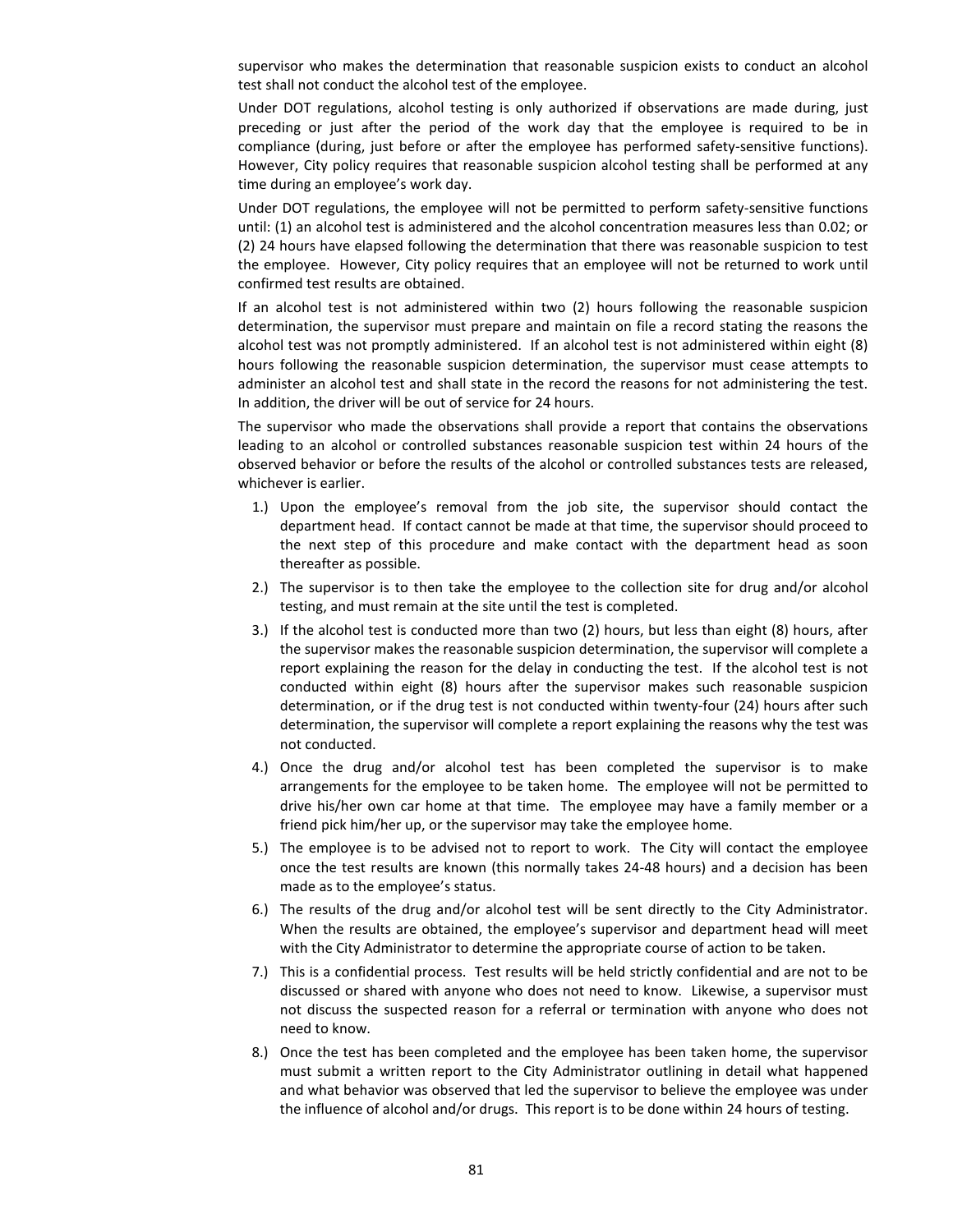- b. Pre-Employment Testing for Controlled Substances: Any individual not currently employed by the City who is applying for a safety-sensitive position or any City employee who is currently not performing safety-sensitive functions but will be moving to a safety-sensitive position shall undergo testing for controlled substances prior to performing safety-sensitive functions. The City must be in receipt of the employee's negative test result from the Medical Review Officer (MRO) or Consortium/Third Party Administrator (C/TPA). Administration of a controlled substance test is not required if the employee has participated in a controlled substances testing program within the previous 30 days:
	- *AND* was tested for controlled substances within the past 6 months *(from the date of application with the City)*;
	- **OR** participated in the random controlled substances testing program for the previous 12 months *(from the date of application with the City)*;
	- AND the City ensures that no prior employer of the individual has records of a controlled substances violation within the previous 6 months.

To utilize this exception, the supervisor must obtain and retain the following information from the controlled substances testing program(s) in which the employee participated: (1) Name(s) and address(es) of the program(s); (2) Verification of the employee's participation in the program(s); (3) Verification that the program(s) conform(s) to part 40 of this title; (4) Verification that the employee is qualified under these rules, including that the employee has not refused to be tested for controlled substances; (5) The date the employee was last tested for controlled substances; (6) The results of any tests taken within the previous 6 months and any other violations of controlled substance testing; (7) The above information must be obtained and maintained in accordance with D.O.T. standards at least once every 6 months for employees that are utilized, but not employed more than once a year. If the City cannot verify that an employee is participating in a controlled substances testing program, the City shall conduct a pre-employment controlled substances test.

c. Post-Accident Testing: As soon as practicable following an accident involving a commercial motor vehicle, the City of Monona shall test each of its surviving driver(s) for alcohol and controlled substances if: (1) the surviving driver(s) were performing safety-sensitive functions with respect to the vehicle, if the accident involved the loss of human life; (2) the employee received a citation within 8 hours (for alcohol) or 32 hours (for controlled substances) of the occurrence under State or local law for a moving traffic violation arising from the accident, IF the accident involved: (a) bodily injury to anyone who immediately receives medical treatment away from the accident scene OR (b) one or more vehicles incur disabling damage and require towing.

The alcohol test must be administered as soon as possible, but no later than eight (8) hours following the accident, and the drug test must be administered within thirty-two (32) hours of the accident.

If the alcohol test is not administered within two (2) hours of the accident, the supervisor must still attempt to administer the test and prepare and maintain on file a record stating the reasons the alcohol test was not promptly administered. If an alcohol test is not administered within eight (8) hours or if the drug test is not administered within thirty-two (32) hours of the accident, the supervisor must cease attempts to administer the test(s) and shall state in the record the reasons for not performing the test(s).

An employee who is subject to post-accident testing shall remain readily available for such testing or may be deemed by the City of Monona to have refused to submit to testing. However, an employee is not prohibited from obtaining necessary medical attention for injured people following an accident or leaving the scene to obtain assistance or necessary emergency medical care.

The results of a urine or breath alcohol test conducted by a federal, state or local official having independent authority for the test will be considered to meet the requirements for a post-accident test. The test must conform to the applicable federal, state or local testing requirements and must be obtained by the City.

This section does not apply to: (1) an occurrence involving only boarding or alighting from a stationary motor vehicle; or (2) an occurrence involving only the loading or unloading of cargo; or (3) an occurrence in the course of the operation of a passenger car or multi-purpose passenger vehicle unless the vehicle is transporting passengers for hire or hazardous materials of a type and quantity requiring the vehicle to be marked or placarded.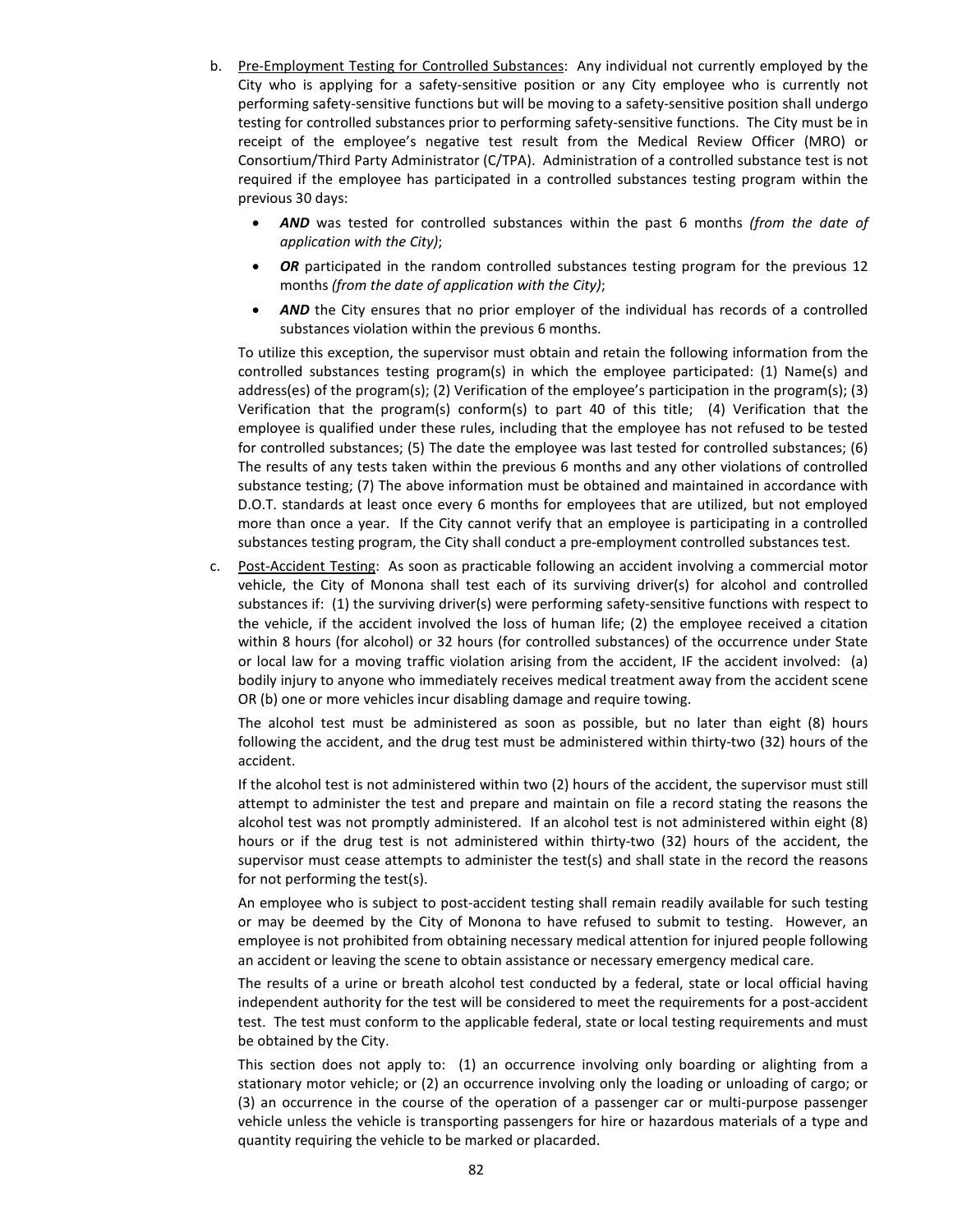d. Random Testing: Random drug and alcohol testing may be performed anytime an employee is on duty. The employee selection for testing shall be made by a scientifically valid method and will occur unannounced throughout the calendar year. An employee notified of selection for random alcohol and/or controlled substances testing shall cease to perform safety sensitive functions and proceed to the test site immediately. An employee shall only be tested for alcohol during, just before or just after the performance of safety sensitive functions.

The minimum annual percentage rate, as established by the Federal Motor Carrier Safety Administration (FMCSA), for random testing of employees in safety sensitive positions shall be: (1) 10% for alcohol testing; (2) 50% for controlled substance testing. The testing rates may be adjusted based on analysis of positive drug and alcohol violations rates for the entire industry, as reported annually.

If an employee tests positive for alcohol or controlled substances, the employee will be subject to disciplinary action, up to and including discharge.

e. Return-to-Duty/Follow-Up Testing: An employee is required to undergo an alcohol and/or drug test prior to returning to duty that requires the performance of a safety-sensitive function, following a violation of this policy and evaluation by a substance abuse professional (SAP). A second SAP evaluation cannot be sought by the City or the employee (40.295), and no one has the authority, with the exception of the SAP who made the initial evaluation, to change the evaluation (40.297). The results of the test must indicate an alcohol concentration of less than 0.02 and/or a negative result for drug use. The City is responsible for deciding whether the employee is returned to duty (not the SAP or MRO) (40.305).

Following successful compliance with a recommendation for education and/or treatment, the employee must submit to the follow-up testing plan established by the SAP, which shall be provided to the DER (40.307(b)). The testing plan will include at a minimum that the employee be subject to six (6) unannounced follow-up tests in the first 12 months of returning to duty requiring performance of a safety sensitive function. Follow-up tests may also be performed during the 48 months of safety-sensitive duty following this first 12-month period, as determined by the SAP. The City may not impose additional testing requirements that go beyond the SAP's follow-up testing plan, and other tests may not be substituted for this testing requirement (i.e. random). A cancelled test does not count as a completed test and must be recollected. The requirements of the follow-up testing plan must remain with the employee through any break in service or subsequent employment.

The City must carry out the SAP's follow up testing requirements, and must ensure that the tests are unannounced with no pattern to their timing, and that the employee is given no advance notice (40.309).

Follow-up testing is separate from and in addition to the regular random testing program. Employees who are subject to the follow-up testing must also remain in the standard random pool and must be tested whenever they are selected, even if this means being tested twice in the same day, week or month.

- **F. Test Refusal.** The following behavior constitutes a test refusal for drugs and alcohol (382.107):
	- 1. Failure to appear for the test in the time frame specified by the City, with the exception of preemployment.
	- 2. Failure to remain at the testing site until the testing process is completed. However, if an employee leaves a pre-employment testing site before the process starts, it is not deemed to be a test refusal.
	- 3. Failure to provide a urine specimen, saliva or breath specimen, as applicable. However, an employee who does not provide a specimen because they have left the testing site before the process starts for a preemployment test is not deemed to be a test refusal.
	- 4. Failure to provide a sufficient volume of urine or breath without a valid medical explanation for the failure.
	- 5. Failure to undergo a medical examination as part of the verification process. In the case of a preemployment drug test, the test is deemed to be a refusal only if the pre-employment test is conducted following a contingent offer of employment.
	- 6. Failure to cooperate with any part of the testing process.
	- 7. Failure to permit the observation or monitoring of specimen donation when so required.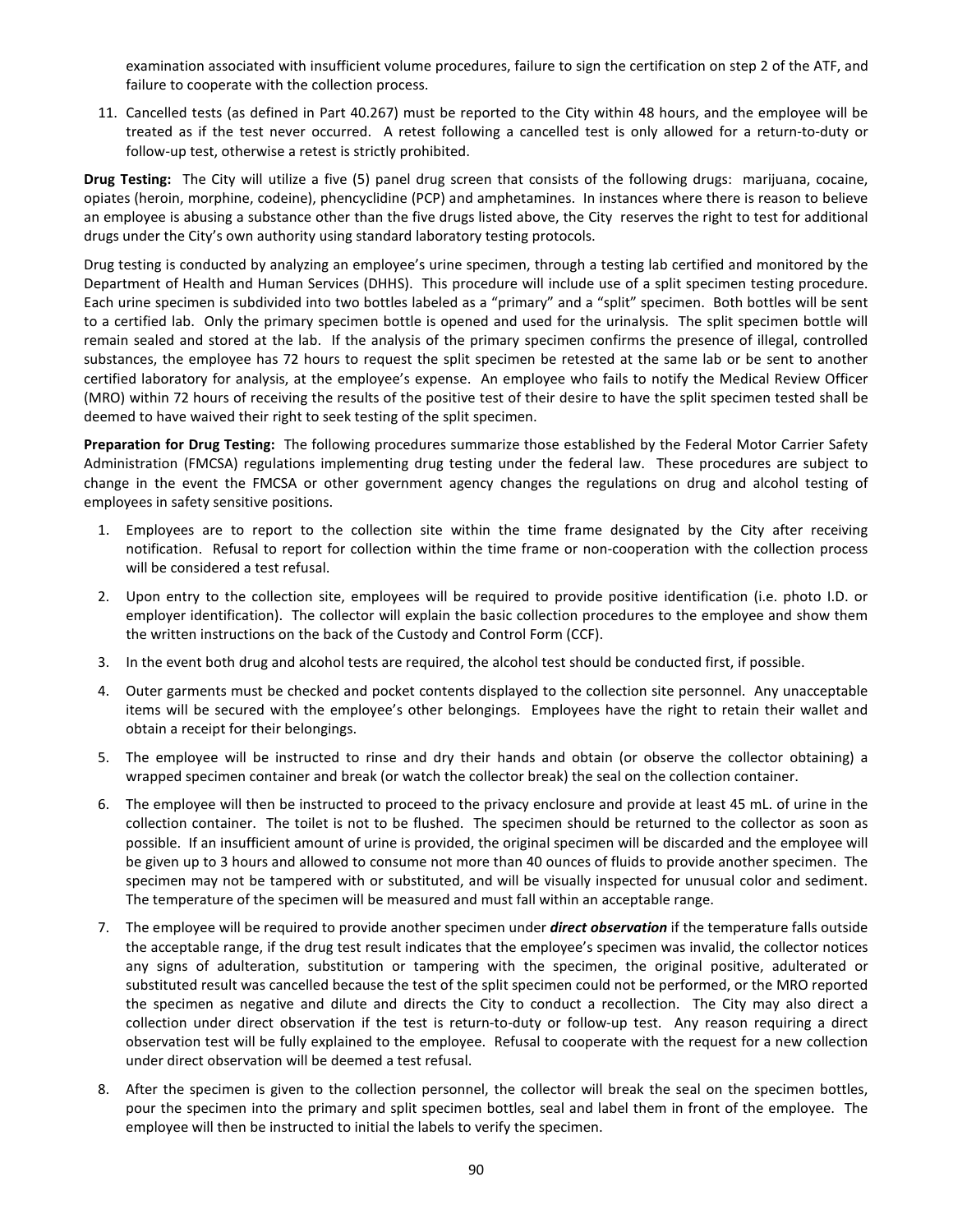- 9. Step 5 of the Custody and Control Form (CCF) must be completed by the employee. At this time the employee may also wish to indicate on the back of *their copy* of the CCF any medications that are currently being used, in the event the Medical Review Officer (MRO) contacts the employee to discuss the results of the test. Refusal to sign the form does not constitute a refusal to test, but will be noted by the collector in the remarks section of the CCF.
- 10. The collector will complete their portion of the CCF and place the specimen bottles and copy one of the CCF inside a leak-resistant plastic pouch in front of the employee.
- 11. The test results will be confidentially transmitted from the laboratory to the MRO in a timely manner. The MRO will then contact the employee and/or City representative (if necessary) per Part 40.131.
- 12. If the test result of the primary specimen is positive, the employee may request within 72 hours of receiving the positive test results, that the MRO direct that the split specimen be tested in the same or different Department of Health and Human Services (DHHS) certified laboratory for presence of the drug(s) for which a positive result was obtained in the test of the primary specimen.
- 13. Once the City is notified by the MRO of a verified positive, positive dilute, adulterated, or substituted test result, the City must immediately remove the employee from safety-sensitive job duties and cannot return the employee to safety-sensitive duty until they have successfully completed the return-to-duty process. The employee will also be removed from the safety sensitive position pending the result of the test of a split specimen.
- 14. If the result of the test of the split specimen fails to reconfirm the presence of the drug(s) or drug metabolite(s) found in the primary specimen, the MRO shall cancel the test.
- 15. The employee will be directed to provide another specimen immediately if the City is notified of a cancelled test result for a pre-employment, return-to-duty or follow-up test.
- 16. In situations where an employee does not provide enough specimen they will be directed to obtain, within 5 days, an evaluation from a licensed physician acceptable to the MRO, who has expertise in the medical issues raised by failing to provide enough specimen.
- 17. Refusal by an employee to provide an adequate amount of urine or otherwise fail to cooperate with the testing process in a way that prevents the completion of the test will be considered grounds for disciplinary action, up to and including termination.
- 18. In the event of conflicting results between the initial test and the confirmation test, the confirmation test results will determine the outcome of the test.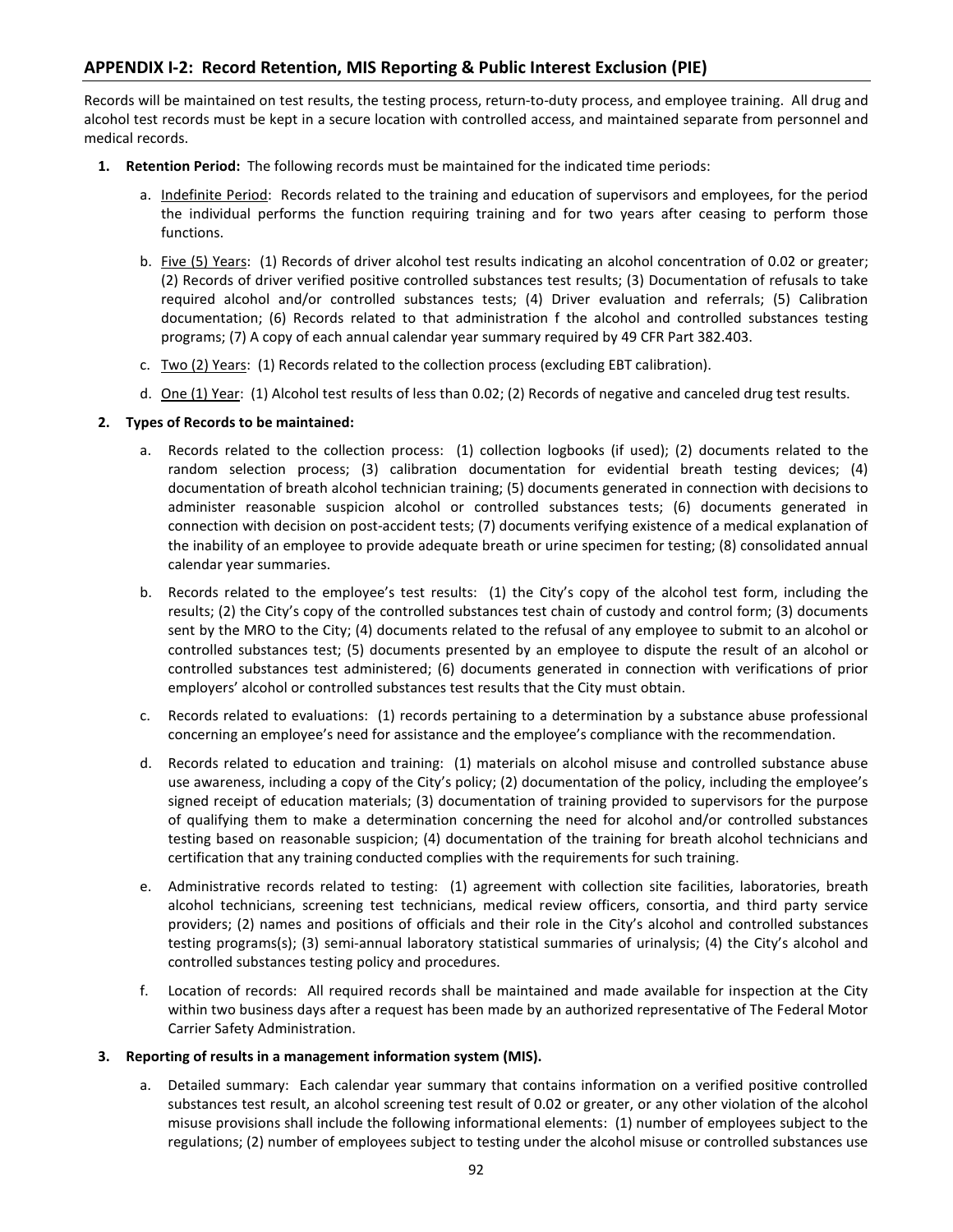rules of more than one DOT agency, identified by each agency; (3) number of urine specimens collected by type of test (i.e. pre-employment, random, reasonable suspicion, post-accident); (4) number of positives and negatives verified by an MRO by type of test, and type of controlled substance; (5) number of persons denied a position following a pre-employment verified positive controlled substances test and/or a pre-employment alcohol test that indicates an alcohol concentration of 0.04 or greater; (6) number of employees with tests verified positive by a MRO for multiple controlled substances; (7) number of employees who refused to submit to a required alcohol or controlled substances test, including those who submitted substituted or adulterated specimens; (8) number of supervisors who have received required alcohol and controlled substances training during the reporting period; (9) number of screening alcohol tests, confirmation alcohol tests, confirmation alcohol tests indicating an alcohol concentration of 0.02 or greater but less than 0.04, and confirmation alcohol tests indicating an alcohol concentration of 0.04 or greater, all by type of test; (10) number of employees who were returned to duty (having complied with the recommendations of a substance abuse professional) during this reporting period, who previously had a verified positive controlled substance test result or engaged in prohibited alcohol misuse; (11) number of employees who were administered alcohol and drug tests at the same time, with both a verified positive drug test result and a 0.04 or greater alcohol test result and number of employees who were found to have violated any non-testing prohibitions and any action taken in response to the violation.

- b. Short Summary: The City's annual calendar year summary that contains only negative controlled substance test results, alcohol screening test results of less than 0.02, and does not contain any other violations may prepare a detailed summary containing all of the information specified above, or an "EZ" report that includes the following elements: (1) number of employees subject to this part; (2) number of employees subject to testing under the alcohol misuse or controlled substance use rules of more than one DOT agency, identified by each agency; (3) number of urine specimens collected by type of test (i.e. pre-employment, random, reasonable suspicion, post-accident); (4) number of negatives verified by a MRO by type of test; (5) number of employees who refused to submit to a required alcohol or controlled substances test, including those who submitted substituted or adulterated specimens; (6) number of supervisors who have received required alcohol and controlled substances training during the reporting period; (7) number of screen alcohol tests by type of test; (8) number of employee who were returned to duty (having complied with the recommendations of a substance abuse professional who previously had a verified positive controlled substance test result or engaged in prohibited alcohol misuse.
- c. A City that is subject to more than one DOT agency alcohol or controlled substances rules shall identify each employee covered by the regulations of more than one DOT agency. The identification will be by the total number of covered functions. Prior to conducting any alcohol or controlled substances test on an employee subject to these rules, the City shall determine which DOT agency rule(s) authorizes or requires the test, and direct the results to the appropriate agency.
- d. A C/TPA may prepare annual calendar year summaries and reports on behalf of the City to comply with this requirement. However, each City shall sign and submit such a report and shall remain responsible for the accuracy and timeliness of each report prepared on their behalf.

## **4. Facilities and Records Access**

- a. Except as required by law or in this section, the City shall not release employee information contained in records required to be maintained by this policy.
- b. An employee is entitled, upon written request, to obtain copies of any records pertaining to the employee's use of alcohol or controlled substances, including any records pertaining to their tests. The City shall promptly provide the records requested by the employee. Access to an employee's records shall not be contingent upon payment for records other than those specifically requested.
- c. The City shall permit access to all facilities utilized in complying with the drug and alcohol testing requirements to the Secretary of Transportation, any DOT agency, or any State or local officials with regulatory authority over the City or any employees.
- d. The City will make available copies of all results for alcohol and/or controlled substances testing conducted and any other information pertaining to the City's alcohol misuse and/or controlled substances use prevention program, when requested by the Secretary of Transportation, any DOT agency, or any State or local officials with regulatory authority over the City or any employees.